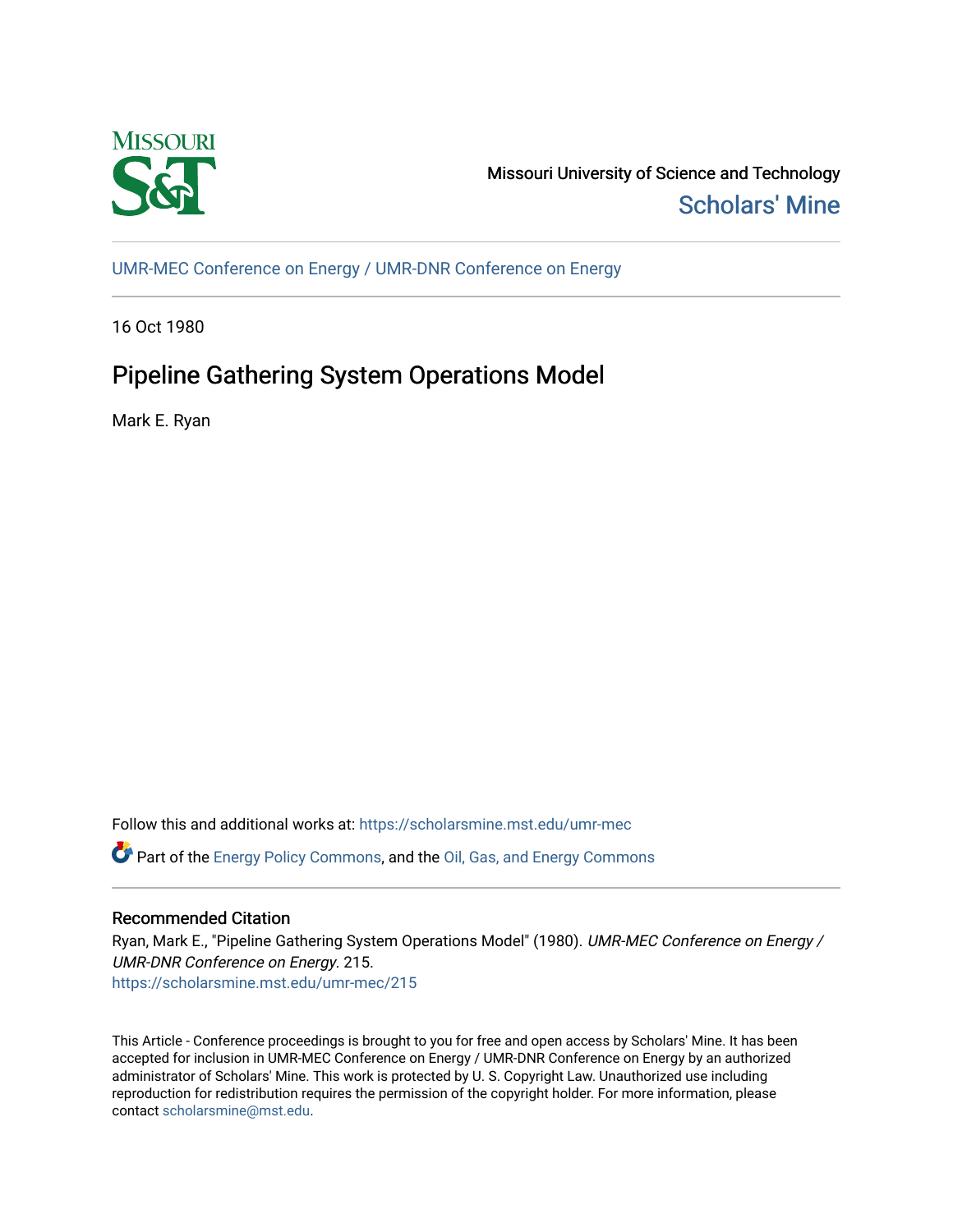**PIPELINE GATHERING SYSTEM OPERATIONS MODEL Mark E, Ryan Panhandle Eastern Pipe Line Company Kansas City, Missouri**

# **ABSTRACT**

**A computer model to aid in the analysis of pipeline gathering system operations has been developed. The model simulates the actual daily operation of the gathering system, on a task by task basis, taking into account terrain, climate, and facility breakdowns. The model can be used to project operating requirements for new systems or analyze problems in existing systems.**

#### **INTRODUCTION**

**In the past, petroleum and natural gas companies had few major problems in gathering and transporting their products to market. Reservoirs were large and in most cases conveniently located in the continental United States. Reservoir pressures were high so that compression requirements were minimal, pipeline friction losses were not critical, and the number of operation and maintenance problems were few.**

**However, in recent times this picture has changed dramatically. Existing reservoirs are being depleted at an increasing rate, lowering reservoir pressures, and expanding compression, pipeline and treatment facility requirements. These facilities are not only more abundant but also must function under more severe operating conditions such as higher compression ratios, lower pipeline pressures, and more associated liquids and sulphur production. It is readily apparent that these two factors, more facilities and harsher operating conditions, spell an alarming increase in manpower, equipment, and capital to maintain and operate a gathering system at production levels at or even below those of the past.**

**Furthermore, the increasing value of petroleum and aatural gas due to scarcity and demand has spurred exploration in remote areas. Many firms are realizing that not only are capital costs higher for facilities in these areas, but operation and maintenance costs can greatly exceed those of conventional production areas. Brio higher cost is often due to such things as lower quality reservoirs, geographic location, surface**

**terrain, and climatic conditions, to name a few. Therefore, a procedure must be developed to project operating and maintenance costs and requirements for these areas as well as existing gathering systems in order to adequately evaluate new production opportunities on a timely basis.**

### **THE PROBLEM**

**The evaluation of operating requirements for a new system or an existing system expansion should be included in the initial project feasibility study. The continual addition of marginal fields with intensive operating characteristics will eventually result in burdensome operating costs and leave a firm without the production flexibility needed to react in today's dynamic energy environment.**

**Estimating operating resource requirements by extrapolating from an existing system will often produce unsound estimates due to the inherent differences between any two gathering systems, especially in new or proposed areas. Various departments within a company may have no choice but to use their own algorithms for estimating operating requirements due to the amount of detail needed and lead time available. Furthermore, the analysis and improvement of existing system operations is a constant concern.**

**In response, the Pipeline Gathering System Operations Model has been constructed to aid thei**

**(l) Identification of system components and parameters having a significant effect on gathering system**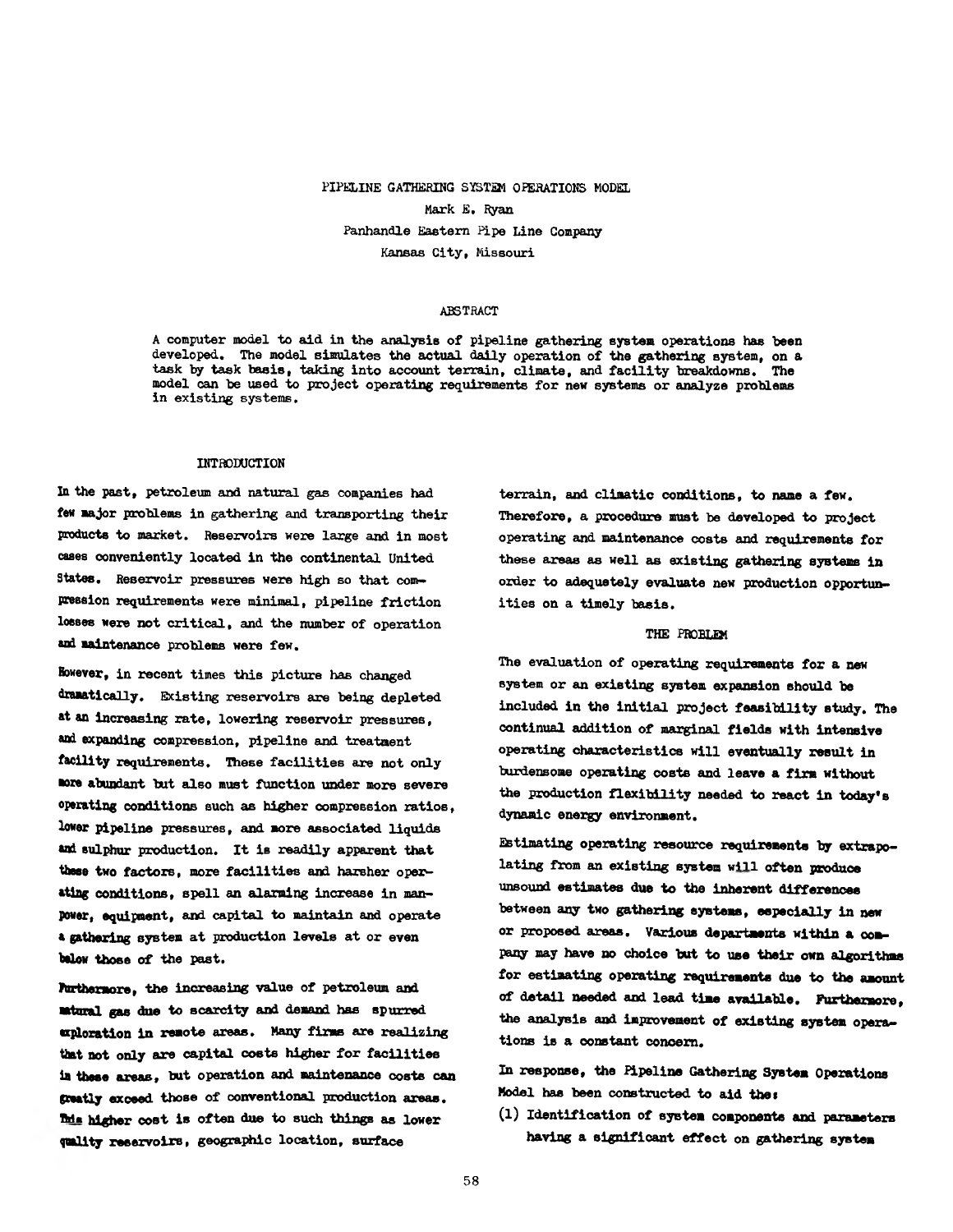**MODEL COMPUTERIZATION operation and maintenance requirements,**

- **(2) Prediction of manpower, vehicle, and equipment requirements for new or expanding gathering system^**
- **(**3**) Estimation of operating costs for a proposed or expanding gathering system,**
- **(4) Prediction of the seasonal variation in work backlog,**
- **(**5**) Evaluation of the effects of changes in crew size and make-up on system operations and overtime requirements,**
- **(6) Determination of the feasibility of automating certain types of field facilities,**
- **(7) Evaluation of alternative task scheduling techniques.**

**Accordingly, the model may be set-up to function in a new system operating requirements mode or an existing system analysis mode.**

### **MODEL CONSTHUCTION**

The model was constructed using a micro-analysis **approach, one that begins at the basic man-machine interaction level in building an overall system model.1 \* 3 The construction of this model was based on Mize and Cox's premise that most man-machine systems can be described in terms of the following features t**

- **(l) Components,**
- **(2j Variables (external and internal),**
- **(**3**) Parameters,**
- $(4)$  Relationships (among the above).<sup>2</sup>

**Components can be individually identified and their performance determines the requirements of the system. In this study they consist of the operating office, personnel, vehicles, measuring stations, and the like.**

**Variables are attributes of the system which may take on different values as the state of the system changes. Of most importance will be the time to perform specific tasks, 'windshield time\* of personnel, and work backlog levels.**

**Parameters are system attributes which do not change because of anything which has happened within the system. These include the distribution of performance times, the number of well connects, and the geographical area.**

**Relationships tie the components, variables, and parameters together and ultimately determine how the system will operate. Relationships are physical (e.g., distance), functional (e.g., machine reliability), and/or time dependent.**

**After checking for reasonableness and completeness, making sure all important components and relationships were accounted for, the model was put on the computer. Computerization allows multiple alternatives to be investigated with a minimum of lead time, summarization of desired information, and the use of existing data bases reducing the time required to 'code in\* the system under study.**

**Before using the computer model for the analysis of an existing system, the model should be validated using actual historical data and comparing the results to actual figures.**

All random events are handled using the Monte Carlo **simulation technique and the proper statistical distribution from historical data.\* The program was written using FORTRAN and the GESS V simulation language, and set up to run on an IBM** 370 **series computer system.**

### **DATA REQUIREMENTS**

**In order to describe the gathering system and satisfy the data requirements of the model, the following information is needed.**

- **(1) All operation and maintenance tasks to be performed (See Figure l)**
	- **(A) Scheduling instructions**
	- **(B) Task priority to be used in scheduling**
- **(2) Field descriptions for each task (See Figure 2)**
	- **(A) Field number and location**
	- **(B) Number of facilities in the field requiring the service**
	- **(C) Field priority to be used in scheduling**
	- **(D) Standard time for the task by field**
	- **(E) Average distance between facilities**
	- **(F) Percent of paved roads**
- **(3) Crew, equipment, and vehicle requirements for each task**
- **(\*0 Crew profile (See Figure** 3**)**
	- **(a ) Number of each skill type**
	- **(B) Cross-training schedule for each crew member**
	- **(C) Proficiency of each crew member at main skill and cross-trained skills**
	- **(D) Vacation time of each crew member**

**♦George S. Fishman, Concepts and Methods in Discrete Event Simulation (New York, I**973**) p.** 17**.**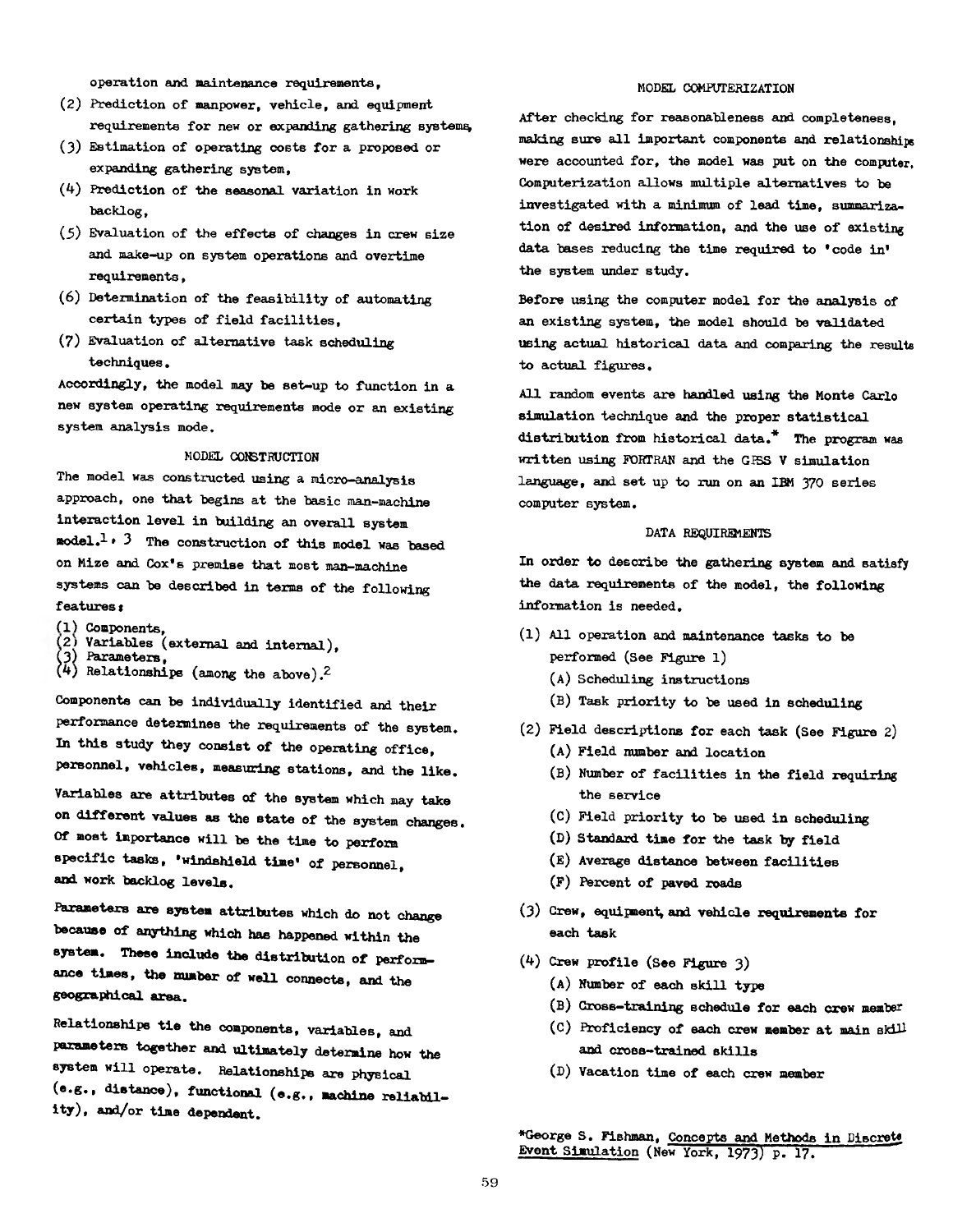- **(5) Time period to be included in the study**
	- **(a ) One month to three years**
	- **(B) Indicate company holidays**
- **(**6**) Climate description by month for the area (From the United States Climate Atlas)**
- **(7) Performance factor adjustments based on the weather**
- **(8) Special instructions**

**The bulk of this information should be available from the firm's operation and maintenance manuals and from the area operating offices.**

# **FUNCTIONS OF THE MODEL**

**The computer model compiles the input data and performs the following general steps in simulating the actual operation of the gathering system. (See Figure 4)**

- **(1) Produces a calendar of available work days with each days weather and associated work performance factors. (See Figure 5)**
- **(2) Produces a monthly task schedule using the provided instructions. (See Figure** 6**)**
- **(3) Produces a daily schedule for each field from the monthly schedule and the work backlog.**
- **W Schedules and sends crews to perform tasks from the daily schedule based on task priority and crew and equipment availability.**
- **(5) Accumulates and summarizes ail relevant statistics associated with the gathering system operation.**
- **(**6**) Presents statistics in a form desired by the user.**

**gathered statistics may be broken out by specific field, type of task, or crew skill group, as well as total system figures. This information is also available in graphical and tabular form as specified the user. (See Figure 7)**

# **SUMMARY AND COMMENTS**

**The Pipeline Gathering System Operations Model was developed as a tool to help analysts Identify and quantify critical factors in pipeline operations. At a time when gathering systems sire becoming more complex and labor intensive, the model seeks to summarize system information and expose areas of weakness.**

**The model allows the evaluation of operating costs and requirements of a proposed system at the time the facility requirements are estimated, and not after** **the gathering system has been constructed and brought on-line,**

**The model also enables the evaluation of the effects on operations and savings due to new technologies, such as facility automation and facilities with reduced maintenance requirements.**

**And finally, crew scheduling techniques, an area of continuing research, may be tested without the interruption of existing system operations.**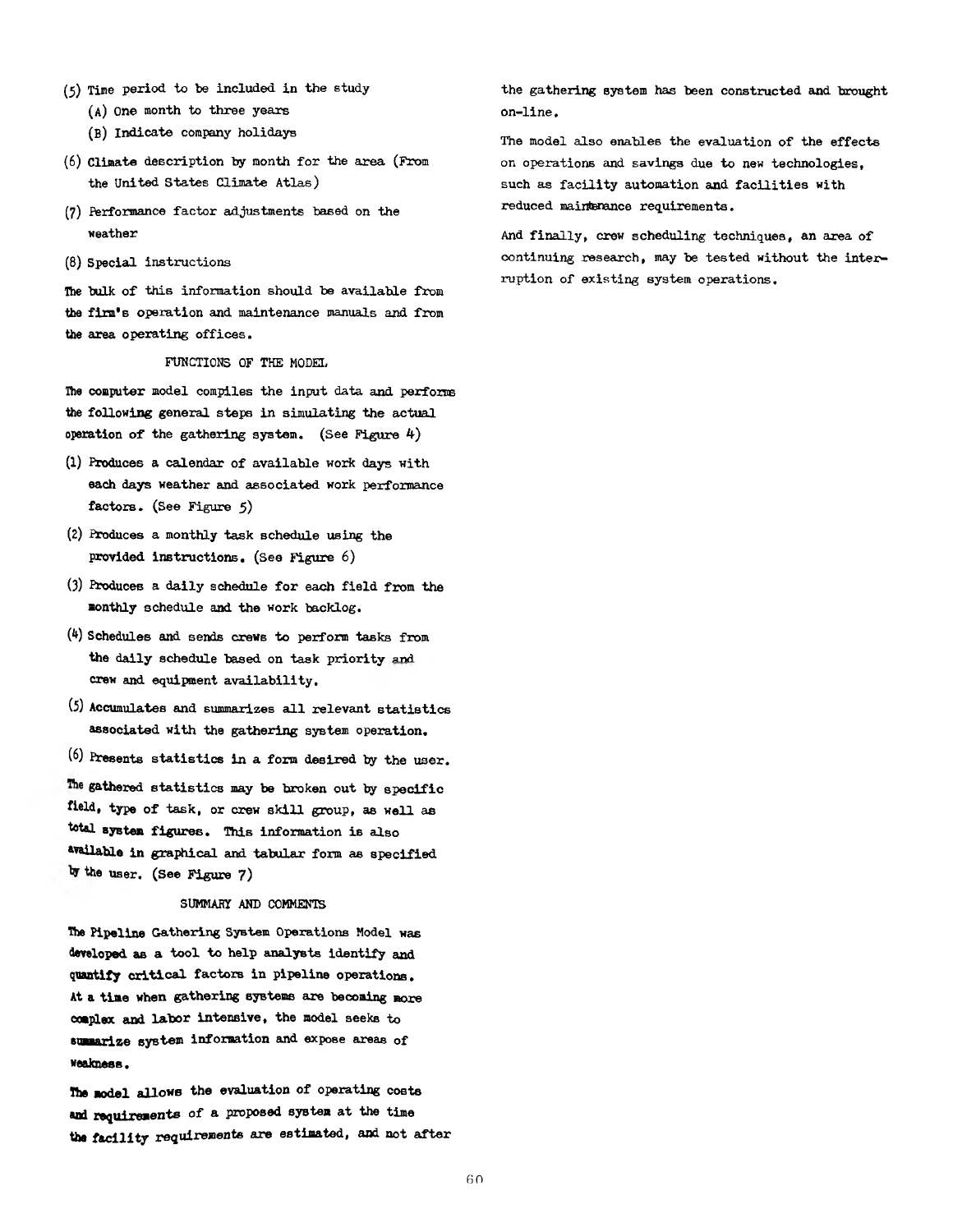# **FIGURE 1**

# **\* SCHEDULING INSTRUCTIONS \***

| DAILY-BSIR INSP     | TASK NU.    | - 6 | PRIORITY    | $\bullet$       | - 5 41       |            |           | $42 - 44$     | 44       | 45.         |
|---------------------|-------------|-----|-------------|-----------------|--------------|------------|-----------|---------------|----------|-------------|
| RAUIUGRAFHY-LNS     | TASK MIL.   | - 4 | PRIURITY    | 81 L            |              | $5 - 41$   | AM.       | 45            | 44       | 45.         |
| REGULATOR-INSP      | TASK NU. 22 |     | PRIORITY    | $\overline{14}$ | $\mathbf{1}$ | 43         | $\bullet$ | $^{\circ}$    | - 0      | 0           |
| CHART CHANGING      | TASK NU.    | -3  | PRIURITY 17 |                 | $\mathbf{2}$ | $\sim$ 1.1 | - 42      | - 0           | $\bf{0}$ | $\mathbf 0$ |
| <b>B-DAY CHARIS</b> | TASK NO.    | 2   | PRIBRITY    | -20-            | 4            | -11        | у.        | $\rightarrow$ | -24      |             |

# **FIGURE 2.**

# **FIELD DESCRIPTIONS BY TASK**

|                   |            |                  |            |                 | TASK NO. 1 | DAILY-BSTR INSP |
|-------------------|------------|------------------|------------|-----------------|------------|-----------------|
| <b>Z PAVED RD</b> | 01ST-B-LOC | <b>STU DEV X</b> | S.I. (MIN) | <b>FIELD PR</b> | NO. AT FLD | FIELD NO.       |
| -50               |            | 25               | 10         |                 |            |                 |
| 20                | 20         | 25               | 10         |                 |            |                 |
| 80                | 50         | 25               | 10         |                 |            |                 |
| 100               | 40         | 25               | 10         |                 |            |                 |
|                   |            |                  |            |                 |            |                 |
|                   |            |                  |            |                 |            |                 |

# **FIGURE 3.**

## **CREU PROFILE**

# **JOB CLASSIFICATION— CONTR TECH CROSS-TRAINED SCHEDULE CONTR TECH CORSN TECH EQUIP ANAL HOT EQ OPR LHT EU UPR MAIN FLDMN MEAS fECH UPER FLOHN REPAIRMAN UELDER UELD HELPR 1 3** 3 0 0 2 0 0 0 0

# **JOB CLASSIFICATION— CORSN TECH CROSS-TRAINED SCHEDULE CONTR TECH CORSN TECH EQUIP ANAL HVT EQ OPR LHT EQ OPR MAIN FLDMN MEAS TECH QPER FLDMN REPAIRMAN WELDER WELD HELPR**<br>0 0 2 0 0<br>0 0 2 0 0 **0 1 3 0 0 0 0 0 2 0 0**

|  | SCALE                  |
|--|------------------------|
|  | 1 - VERY SKILLED       |
|  | $2 - \text{AVG}$ SKTLL |
|  | 3 - SOME TRAINING      |
|  | 0 - NO EXPERIENCE      |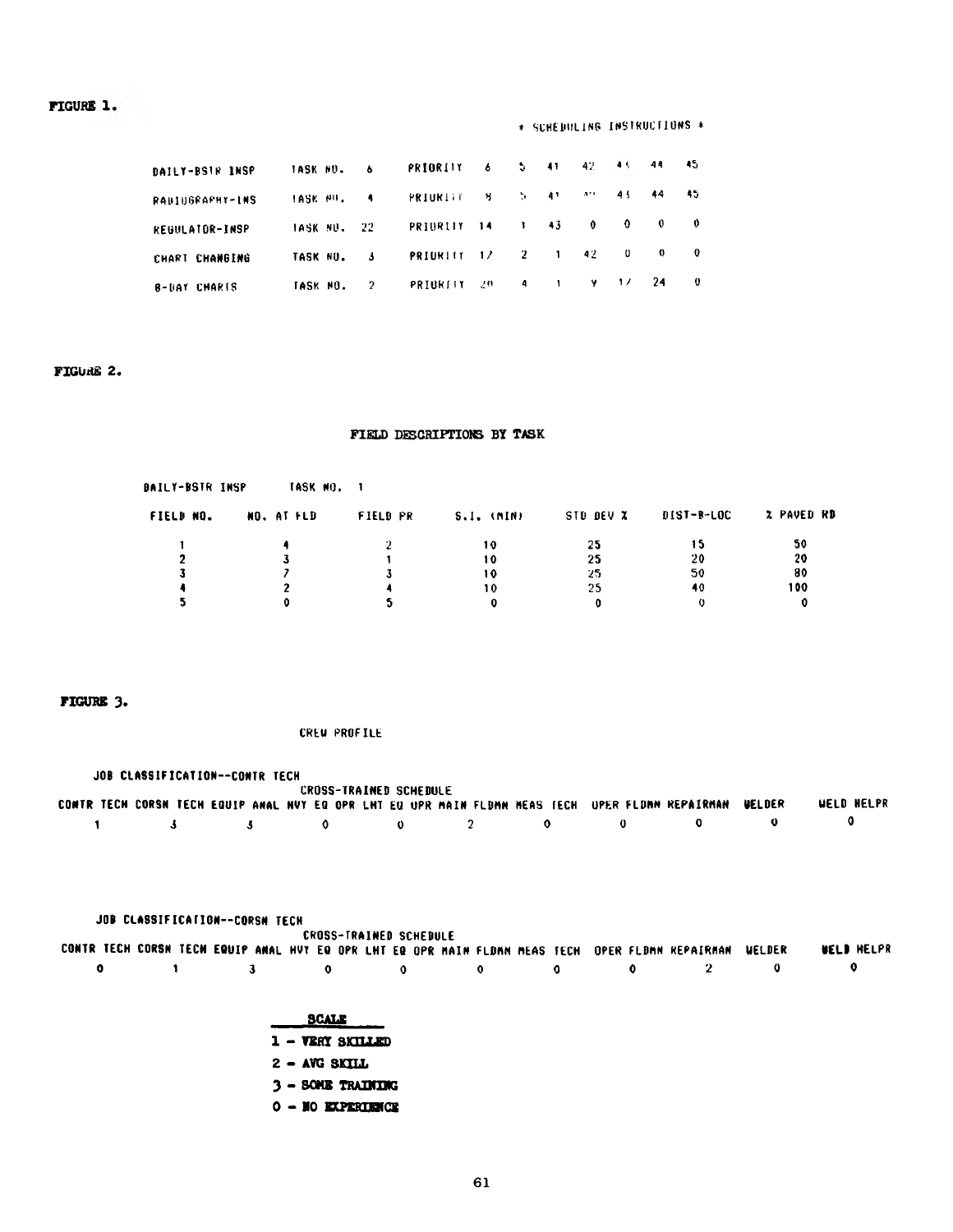**FIGURE** *k*



| п. |                |    |                   |              |                     | м.           |              | м.           |              | -F.          |              | S S                  |                     |                |       |              |               |            |              | MIUIFSSMI                                 |            | <b>U</b> |         | -F           | S.              | - S         | n.  |              | u |                 |              |                |            |
|----|----------------|----|-------------------|--------------|---------------------|--------------|--------------|--------------|--------------|--------------|--------------|----------------------|---------------------|----------------|-------|--------------|---------------|------------|--------------|-------------------------------------------|------------|----------|---------|--------------|-----------------|-------------|-----|--------------|---|-----------------|--------------|----------------|------------|
|    |                |    |                   |              | 0 12 12 12 12 12 12 |              |              |              |              |              |              | 12 12 12 12 12 12 12 |                     |                |       |              |               |            |              |                                           |            |          |         |              |                 |             |     |              |   | $12$ 12 12 12 0 |              | 00             |            |
|    |                | -2 |                   |              |                     |              | я            |              |              | 9 10 11      |              | $12-13$              |                     |                |       |              |               |            |              | 14 15 16 17 18 19 20 21 22 23 24 25 26 27 |            |          |         |              |                 |             |     | 28 29 30 31  |   |                 | $\mathbf{0}$ | $0\quad 0$     |            |
|    | 0 <sub>1</sub> |    |                   |              |                     |              |              |              |              |              |              | 2                    |                     |                |       |              |               |            |              |                                           |            |          |         |              |                 |             |     |              |   |                 |              |                | $0\quad 0$ |
|    | 0 <sub>2</sub> |    |                   |              |                     |              |              |              |              |              |              |                      |                     |                |       | $\mathbf{A}$ | 5.            | Ô.         |              |                                           | 2          | 5        | 4       |              | 6               |             |     |              |   |                 | -0           | 00             |            |
|    |                |    | 0 0 35 10         | $\mathbf{0}$ | 0 50                | $\mathbf{o}$ | $^{\circ}$   | $\bf{0}$     | $^{\circ}$   | $\Omega$     | 0            | 0                    | $\mathbf{0}$        |                | 010   | $\mathbf{0}$ | 10            | 0          | $\Omega$     | $\bf{0}$                                  |            |          | 01010   | $\mathbf{0}$ | 10.             | $\mathbf 0$ | 10  | $\Omega$     |   | 050             | - 0          | 00             |            |
|    |                |    | $0 \t0 \t20$      | $\mathbf{0}$ | <b>OBO</b>          | $\mathbf{0}$ | $\mathbf{0}$ | $^{\circ}$   | $\Omega$     | $\mathbf 0$  | 0            | $\Omega$             |                     | $0 \t 0 \t 20$ |       |              | -0-20         | 0          | $\mathbf{0}$ | $\bf{0}$                                  |            |          | 0.20.20 |              | 020             | - 0         | 20. | $\mathbf{0}$ |   | 080             | $\bullet$    | $0\quad 0$     |            |
|    |                |    | $0 \t0 \t25 \t10$ | $\mathbf{o}$ | 050                 | $\mathbf{o}$ | 0            | $\bf{0}$     | $^{\circ}$   | $\mathbf{0}$ | 0            | -0                   | $\mathbf{0}$        |                | 0 1 0 | 0            | 10.           | п.         | $\Omega$     | $\Omega$                                  |            |          | 01010   | $\mathbf{0}$ | 10 <sup>°</sup> | -0          | 10  | $\mathbf{0}$ |   | 050             | $\mathbf{0}$ | $0\quad 0$     |            |
|    |                |    | $0 \t0 \t90 \t50$ | $\mathbf{0}$ | <b>OBO</b>          | $^{\circ}$   | 0            | $\mathbf{0}$ | $\mathbf{0}$ | - 0          | $\mathbf{0}$ | $\Omega$             |                     |                |       |              | $0$ 0 50 0 50 | 0          | $\mathbf{0}$ | $\mathbf{0}$                              |            |          | 0 50 50 |              | 050             | - 0         | 50  | $\mathbf{o}$ |   | 080             | $\mathbf{0}$ | $0\quad 0$     |            |
|    | $0\quad 0$     |    |                   |              |                     |              |              |              | 0            | $\mathbf 0$  | $\mathbf{0}$ | $\mathbf{0}$         |                     |                |       |              | 00101         | $^{\circ}$ | $\bullet$    |                                           | $0\quad 0$ |          |         | $\mathbf 0$  |                 | 0           |     | $\mathbf{o}$ |   | $0\quad 2$      | $\bullet$    | 0 <sub>0</sub> |            |
|    |                |    |                   |              |                     |              |              |              |              |              |              |                      | DESCRIPTION OF ROWS |                |       |              |               |            |              |                                           |            |          |         |              |                 |             |     |              |   |                 |              |                |            |

**1. MONTH**

**DEC 1981**

- **2. DAY OF MONTH**
- **3. TYPE OF DAY (WORKING OR NON-WORKING)**
- **\*f. DAY OF WEEK**
- **5-8. PERFORMANCE FACTORS DUE TO WEATHER**
	- **9. DAY'S WEATHER**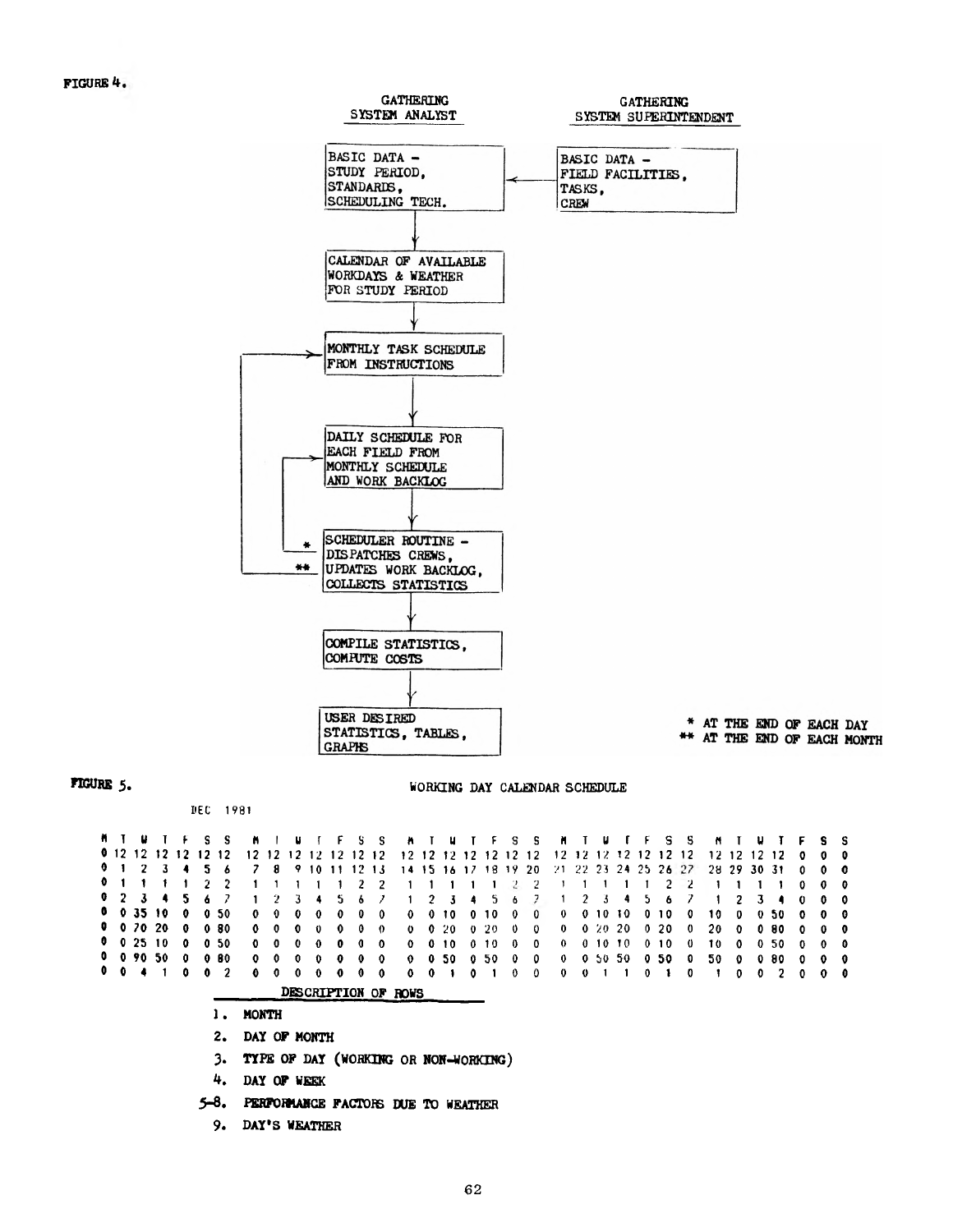**SCHEDULE FUR 16N** 1979

# **FIGURE 6. MONTHLY SCHEDULE FROM INSTRUCTIONS**

| $-12$<br>$\frac{1}{2}$<br>- 19<br>-21<br>22.<br>$\mathcal{L}$ .<br>7<br>- 8<br>-20<br>23<br>-24<br>$\mathbf{Z}$<br>$28 - 29$<br>9<br>10<br>$\mathbf{1}$<br>-13<br>- 14<br>- 15<br>l e<br>26<br>$\overline{2}$<br>J<br>٠<br>S.<br>4<br>Я<br>$\mathbf{I}$<br>0<br>Q<br>Q.<br>6<br>9<br>0<br>0<br>TASK MO.<br>0<br>o<br>6<br>6<br>ó<br>6<br>$\bullet$<br>6<br>ó<br>6<br>۰<br>ó.<br>6<br>ô<br>6<br>6<br>6<br>ô<br>۰<br>۰<br>۰<br>۰<br>$\theta$<br>$\mathbf 0$<br>6<br>6<br>0<br>$\theta$<br>ĥ<br>٨<br>0<br>0<br>6<br>6<br>6<br>6<br>$\theta$<br>PRIORITY<br>6<br>6<br>6<br>é<br>6<br>6<br>5<br>6<br>0<br>6<br>6<br>$\ddot{\mathbf{6}}$<br>$\bullet$<br>6<br>TASK NO.<br>0<br>0<br>4<br>0<br>$_{0}$<br>0<br>0<br>4<br>٠<br>4<br>4<br>4<br>4<br>4<br>4<br>4<br>0<br>4<br>4<br>4<br>4<br>4<br>4<br>0<br>٠<br>4<br>4<br>4<br>٠<br>Ŏ.<br>8<br>$\theta$<br>8<br>$\Omega$<br>8<br>8<br>8<br>$\boldsymbol{\mathcal{R}}$<br>$\mathbf{0}$<br>8<br>$\bf{0}$<br>8<br>8<br>$\boldsymbol{0}$<br>8<br>$\mathbf 0$<br>Я<br>U<br>H<br>R<br>PRIORITY<br>R<br>H<br>8<br>H<br>8<br>0<br>0<br>8<br>TASK NO.<br>22<br>22<br>0<br>22<br>0<br>0<br>0<br>0<br>0<br>0<br>22<br>0<br>0<br>0<br>0<br>Ÿ<br>o<br>0<br>o<br>0<br>0<br>0<br>0<br>0<br>0<br>0<br>0<br>0<br>٥<br>$\theta$<br>$\Omega$<br>$\bf{0}$<br>0<br>$\mathbf 0$<br>$\mathbf 0$<br>PRIORITY<br>$\bullet$<br>$\mathbf{0}$<br>14<br>$\ddot{\mathbf{0}}$<br>$\mathbf 0$<br>0<br>$\bf{0}$<br>14<br>Ü<br>0<br>$\mathbf 0$<br>$\mathbf 0$<br>14<br>Ô<br>$\mathbf 0$<br>14<br>$\mathbf 0$<br>$\mathbf{o}$<br>$\mathbf 0$<br>$\mathbf{o}$<br>$\mathbf 0$<br>0<br>0<br><b>TASK NO.</b><br>3<br>3<br>0<br>0<br>0<br>0<br>0<br>0<br>0<br>o<br>3<br>0<br>0<br>0<br>0<br>0<br>0<br>0<br>0<br>o<br>0<br>3<br>0<br>0<br>0<br>o<br>0<br>0<br>PRIORITY<br>$\frac{1}{2}$<br>$\bf{0}$<br>$\mathbf 0$<br>$\mathbf 0$<br>$\bf{0}$<br>0<br>$\mathbf 0$<br>$\mathbf 0$<br>$\mathbf 0$<br>17<br>$\mathbf 0$<br>17<br>17<br>0<br>0<br>0<br>0<br>$\bullet$<br>$\bf{0}$<br>0<br>$\theta$<br>17<br>$\mathbf 0$<br>$\bf 0$<br>$\bf{0}$<br>$\theta$<br>$\bf{0}$<br>0<br>0<br>TASK NO.<br>2<br>0<br>0<br>0<br>0<br>0<br>2<br>$\boldsymbol{v}$<br>0<br>0<br>0<br>$\boldsymbol{\theta}$<br>0<br>0<br>0<br>0<br>0<br>0<br>0<br>o<br>$\boldsymbol{\mathsf{2}}$<br>0<br>0<br>0<br>0<br>0<br>0<br>0<br>0<br>PRIORITY<br>20<br>$\mathbf 0$<br>0<br>20<br>0<br>0<br>$\mathbf 0$<br>$\mathbf 0$<br>0<br>$\theta$<br>0<br>$\boldsymbol{\theta}$<br>0<br>0<br>20<br>G.<br>0<br>$\pmb{0}$<br>$\bf{0}$<br>$\pmb{0}$<br>$\ddot{\mathbf{0}}$<br>0<br>$\mathbf 0$<br>20<br>0<br>0<br>$\mathbf 0$<br>0<br>0<br><b>TASK NO.</b><br>0<br>23<br>o<br>0<br>0<br>0<br>0<br>0<br>0<br>0<br>0<br>23<br>0<br>O<br>0<br>0<br>0<br>0<br>0<br>0<br>0<br>0<br>0<br>0<br>0<br>0<br>v<br>0<br>0<br>$\mathbf 0$<br>26<br>$\mathbf 0$<br>$\bullet$<br>$\mathbf 0$<br>PRIORITY<br>$\mathbf 0$<br>$\mathbf 0$<br>$\mathbf{u}$<br>$\mathbf 0$<br>0<br>$\mathbf 0$<br>$\mathbf 0$<br>0<br>$\theta$<br>26<br>$\mathbf 0$<br>$\theta$<br>$\mathbf 0$<br>$\mathbf 0$<br>0<br>0<br>$\mathbf 0$<br>$\mathbf 0$<br>$\mathbf 0$<br>$\mathbf 0$<br>$\mathbf 0$<br>$\mathbf{o}$<br>$\mathbf 0$<br>0<br>TASK NO.<br>8<br>0<br>0<br>0<br>0<br>0<br>0<br>8<br>8<br>0<br>0<br>8<br>0<br>0<br>0<br>0<br>0<br>0<br>0<br>0<br>0<br>8<br>0<br>0<br>0<br>0<br>0<br>0<br>0<br>PRIORITY<br>27<br>0<br>$\mathbf 0$<br>0<br>$\mathbf 0$<br>$\mathbf 0$<br>0<br>27<br>27<br>$\mathbf 0$<br>0<br>0<br>0<br>0<br>$\mathbf 0$<br>27<br>$\mathbf 0$<br>$\mathbf 0$<br>$\mathbf 0$<br>$\mathbf 0$<br>$\mathbf 0$<br>0<br>27<br>0<br>0<br>$\mathbf 0$<br>$\mathbf 0$<br>$\mathbf 0$<br>0<br>TASK NO.<br>0<br>0<br>0<br>0<br>0<br>0<br>0<br>0<br>0<br>0<br>0<br>0<br>0<br>0<br>0<br>0<br>0<br>0<br>o<br>0<br>0<br>0<br>0<br>0<br>0<br>0<br>0<br>0<br>0<br>PRIORITY<br>0<br>$\mathbf 0$<br>$\mathbf 0$<br>0<br>$\mathbf 0$<br>$\mathbf 0$<br>0<br>$\mathbf 0$<br>$\theta$<br>O<br>Ù<br>0<br>0<br>0<br>$\mathbf 0$<br>0<br>$\pmb{0}$<br>0<br>$\mathbf 0$<br>$\mathbf 0$<br>0<br>$\bullet$<br>$\mathbf 0$<br>$\mathbf 0$<br>$\mathbf 0$<br>$\mathbf 0$<br>0<br>0<br>$\mathbf{\hat{J}}$<br><b>TYPE DAY</b><br>1<br>1<br>2<br>2<br>1<br>1<br>$\mathbf{1}$<br>$\mathbf{1}$<br>$\mathbf{1}$<br>2<br>$\mathbf{1}$<br>1<br>1<br>2<br>2<br>2<br>$2 \quad 1$<br>1<br>1<br>1<br>1<br>1<br>$\mathbf{z}$<br>2<br>-1<br>1<br>1<br>1<br>UEEKDAY<br>2<br>1<br>3<br>7<br>5<br>2<br>6<br>3<br>5<br>Ž<br>1<br>6<br>2<br>3<br>$7 - 1$<br>4<br>5<br>7<br>2<br>3<br>5<br>6<br>4<br>6<br>FIGURE 7.<br>$30 *$<br>٠<br>$29 *$<br>۰<br>۰<br>$28 *$<br>0<br>$\pmb{\ast}$<br>۰.<br>NUMBER OF WELLS SERVICED PER DAY<br>$27 *$<br>В<br>۰<br>VS.<br>s<br>26 ≉<br>۰<br><b>OBSERVED FREQUENCY</b><br>ε<br>$25$ $\bullet$<br>٠<br>R<br>$24$ $*$<br>۰<br>v<br>$23 *$<br>۰<br>ε<br>22 ≉<br>۰<br>D<br>21.<br>۰<br>$20$ $\bullet$<br>\$<br>٠<br>19.<br>٠<br>F<br>18.4<br>*<br>*<br>٠<br>R<br>17.4<br>۰<br>۰<br>$\bullet$<br>۰<br>$\bullet$<br>$\bullet$<br>Ε<br>16.<br>15.<br>Q<br>u<br>14.4<br>$E$ 13 $\bullet$<br>N<br>12<br>C<br>11.4<br>$Y$ 10 $*$<br>9.4<br>8 ≉<br>$7 *$<br>5.<br>3<br>2<br>$\mathbf{1}$<br>$0$ $**$<br>0 1 2 3 4 5 6 7 8 9 10 11 12 13 14 15 16 17 18 19 20 21 22 23 24 25 26 27 28 29 |  |  |  |  |  |  |  |  |  |  |  |  |  |  |  |
|-----------------------------------------------------------------------------------------------------------------------------------------------------------------------------------------------------------------------------------------------------------------------------------------------------------------------------------------------------------------------------------------------------------------------------------------------------------------------------------------------------------------------------------------------------------------------------------------------------------------------------------------------------------------------------------------------------------------------------------------------------------------------------------------------------------------------------------------------------------------------------------------------------------------------------------------------------------------------------------------------------------------------------------------------------------------------------------------------------------------------------------------------------------------------------------------------------------------------------------------------------------------------------------------------------------------------------------------------------------------------------------------------------------------------------------------------------------------------------------------------------------------------------------------------------------------------------------------------------------------------------------------------------------------------------------------------------------------------------------------------------------------------------------------------------------------------------------------------------------------------------------------------------------------------------------------------------------------------------------------------------------------------------------------------------------------------------------------------------------------------------------------------------------------------------------------------------------------------------------------------------------------------------------------------------------------------------------------------------------------------------------------------------------------------------------------------------------------------------------------------------------------------------------------------------------------------------------------------------------------------------------------------------------------------------------------------------------------------------------------------------------------------------------------------------------------------------------------------------------------------------------------------------------------------------------------------------------------------------------------------------------------------------------------------------------------------------------------------------------------------------------------------------------------------------------------------------------------------------------------------------------------------------------------------------------------------------------------------------------------------------------------------------------------------------------------------------------------------------------------------------------------------------------------------------------------------------------------------------------------------------------------------------------------------------------------------------------------------------------------------------------------------------------------------------------------------------------------------------------------------------------------------------------------------------------------------------------------------------------------------------------------------------------------------------------------------------------------------------------------------------------------------------------------------------------------------------------------------------------------------------------------------------------------------------------------------------------------------------------------------------------------------------------------------------------------------------------------------------------------------------------------------------------------------------------------------------------------------------------------------------------------------------------------------------------------------------------------------------------------------------------------------------------------------------------------------------------------------------------------------------------------------------------------------------------------------------------------------------------------------------------------------------------------------------------------------------------------------------------------------------------------------------------------------------------------------------|--|--|--|--|--|--|--|--|--|--|--|--|--|--|--|
|                                                                                                                                                                                                                                                                                                                                                                                                                                                                                                                                                                                                                                                                                                                                                                                                                                                                                                                                                                                                                                                                                                                                                                                                                                                                                                                                                                                                                                                                                                                                                                                                                                                                                                                                                                                                                                                                                                                                                                                                                                                                                                                                                                                                                                                                                                                                                                                                                                                                                                                                                                                                                                                                                                                                                                                                                                                                                                                                                                                                                                                                                                                                                                                                                                                                                                                                                                                                                                                                                                                                                                                                                                                                                                                                                                                                                                                                                                                                                                                                                                                                                                                                                                                                                                                                                                                                                                                                                                                                                                                                                                                                                                                                                                                                                                                                                                                                                                                                                                                                                                                                                                                                                                                                     |  |  |  |  |  |  |  |  |  |  |  |  |  |  |  |
|                                                                                                                                                                                                                                                                                                                                                                                                                                                                                                                                                                                                                                                                                                                                                                                                                                                                                                                                                                                                                                                                                                                                                                                                                                                                                                                                                                                                                                                                                                                                                                                                                                                                                                                                                                                                                                                                                                                                                                                                                                                                                                                                                                                                                                                                                                                                                                                                                                                                                                                                                                                                                                                                                                                                                                                                                                                                                                                                                                                                                                                                                                                                                                                                                                                                                                                                                                                                                                                                                                                                                                                                                                                                                                                                                                                                                                                                                                                                                                                                                                                                                                                                                                                                                                                                                                                                                                                                                                                                                                                                                                                                                                                                                                                                                                                                                                                                                                                                                                                                                                                                                                                                                                                                     |  |  |  |  |  |  |  |  |  |  |  |  |  |  |  |
|                                                                                                                                                                                                                                                                                                                                                                                                                                                                                                                                                                                                                                                                                                                                                                                                                                                                                                                                                                                                                                                                                                                                                                                                                                                                                                                                                                                                                                                                                                                                                                                                                                                                                                                                                                                                                                                                                                                                                                                                                                                                                                                                                                                                                                                                                                                                                                                                                                                                                                                                                                                                                                                                                                                                                                                                                                                                                                                                                                                                                                                                                                                                                                                                                                                                                                                                                                                                                                                                                                                                                                                                                                                                                                                                                                                                                                                                                                                                                                                                                                                                                                                                                                                                                                                                                                                                                                                                                                                                                                                                                                                                                                                                                                                                                                                                                                                                                                                                                                                                                                                                                                                                                                                                     |  |  |  |  |  |  |  |  |  |  |  |  |  |  |  |
|                                                                                                                                                                                                                                                                                                                                                                                                                                                                                                                                                                                                                                                                                                                                                                                                                                                                                                                                                                                                                                                                                                                                                                                                                                                                                                                                                                                                                                                                                                                                                                                                                                                                                                                                                                                                                                                                                                                                                                                                                                                                                                                                                                                                                                                                                                                                                                                                                                                                                                                                                                                                                                                                                                                                                                                                                                                                                                                                                                                                                                                                                                                                                                                                                                                                                                                                                                                                                                                                                                                                                                                                                                                                                                                                                                                                                                                                                                                                                                                                                                                                                                                                                                                                                                                                                                                                                                                                                                                                                                                                                                                                                                                                                                                                                                                                                                                                                                                                                                                                                                                                                                                                                                                                     |  |  |  |  |  |  |  |  |  |  |  |  |  |  |  |
|                                                                                                                                                                                                                                                                                                                                                                                                                                                                                                                                                                                                                                                                                                                                                                                                                                                                                                                                                                                                                                                                                                                                                                                                                                                                                                                                                                                                                                                                                                                                                                                                                                                                                                                                                                                                                                                                                                                                                                                                                                                                                                                                                                                                                                                                                                                                                                                                                                                                                                                                                                                                                                                                                                                                                                                                                                                                                                                                                                                                                                                                                                                                                                                                                                                                                                                                                                                                                                                                                                                                                                                                                                                                                                                                                                                                                                                                                                                                                                                                                                                                                                                                                                                                                                                                                                                                                                                                                                                                                                                                                                                                                                                                                                                                                                                                                                                                                                                                                                                                                                                                                                                                                                                                     |  |  |  |  |  |  |  |  |  |  |  |  |  |  |  |
|                                                                                                                                                                                                                                                                                                                                                                                                                                                                                                                                                                                                                                                                                                                                                                                                                                                                                                                                                                                                                                                                                                                                                                                                                                                                                                                                                                                                                                                                                                                                                                                                                                                                                                                                                                                                                                                                                                                                                                                                                                                                                                                                                                                                                                                                                                                                                                                                                                                                                                                                                                                                                                                                                                                                                                                                                                                                                                                                                                                                                                                                                                                                                                                                                                                                                                                                                                                                                                                                                                                                                                                                                                                                                                                                                                                                                                                                                                                                                                                                                                                                                                                                                                                                                                                                                                                                                                                                                                                                                                                                                                                                                                                                                                                                                                                                                                                                                                                                                                                                                                                                                                                                                                                                     |  |  |  |  |  |  |  |  |  |  |  |  |  |  |  |
|                                                                                                                                                                                                                                                                                                                                                                                                                                                                                                                                                                                                                                                                                                                                                                                                                                                                                                                                                                                                                                                                                                                                                                                                                                                                                                                                                                                                                                                                                                                                                                                                                                                                                                                                                                                                                                                                                                                                                                                                                                                                                                                                                                                                                                                                                                                                                                                                                                                                                                                                                                                                                                                                                                                                                                                                                                                                                                                                                                                                                                                                                                                                                                                                                                                                                                                                                                                                                                                                                                                                                                                                                                                                                                                                                                                                                                                                                                                                                                                                                                                                                                                                                                                                                                                                                                                                                                                                                                                                                                                                                                                                                                                                                                                                                                                                                                                                                                                                                                                                                                                                                                                                                                                                     |  |  |  |  |  |  |  |  |  |  |  |  |  |  |  |
|                                                                                                                                                                                                                                                                                                                                                                                                                                                                                                                                                                                                                                                                                                                                                                                                                                                                                                                                                                                                                                                                                                                                                                                                                                                                                                                                                                                                                                                                                                                                                                                                                                                                                                                                                                                                                                                                                                                                                                                                                                                                                                                                                                                                                                                                                                                                                                                                                                                                                                                                                                                                                                                                                                                                                                                                                                                                                                                                                                                                                                                                                                                                                                                                                                                                                                                                                                                                                                                                                                                                                                                                                                                                                                                                                                                                                                                                                                                                                                                                                                                                                                                                                                                                                                                                                                                                                                                                                                                                                                                                                                                                                                                                                                                                                                                                                                                                                                                                                                                                                                                                                                                                                                                                     |  |  |  |  |  |  |  |  |  |  |  |  |  |  |  |
|                                                                                                                                                                                                                                                                                                                                                                                                                                                                                                                                                                                                                                                                                                                                                                                                                                                                                                                                                                                                                                                                                                                                                                                                                                                                                                                                                                                                                                                                                                                                                                                                                                                                                                                                                                                                                                                                                                                                                                                                                                                                                                                                                                                                                                                                                                                                                                                                                                                                                                                                                                                                                                                                                                                                                                                                                                                                                                                                                                                                                                                                                                                                                                                                                                                                                                                                                                                                                                                                                                                                                                                                                                                                                                                                                                                                                                                                                                                                                                                                                                                                                                                                                                                                                                                                                                                                                                                                                                                                                                                                                                                                                                                                                                                                                                                                                                                                                                                                                                                                                                                                                                                                                                                                     |  |  |  |  |  |  |  |  |  |  |  |  |  |  |  |
|                                                                                                                                                                                                                                                                                                                                                                                                                                                                                                                                                                                                                                                                                                                                                                                                                                                                                                                                                                                                                                                                                                                                                                                                                                                                                                                                                                                                                                                                                                                                                                                                                                                                                                                                                                                                                                                                                                                                                                                                                                                                                                                                                                                                                                                                                                                                                                                                                                                                                                                                                                                                                                                                                                                                                                                                                                                                                                                                                                                                                                                                                                                                                                                                                                                                                                                                                                                                                                                                                                                                                                                                                                                                                                                                                                                                                                                                                                                                                                                                                                                                                                                                                                                                                                                                                                                                                                                                                                                                                                                                                                                                                                                                                                                                                                                                                                                                                                                                                                                                                                                                                                                                                                                                     |  |  |  |  |  |  |  |  |  |  |  |  |  |  |  |
|                                                                                                                                                                                                                                                                                                                                                                                                                                                                                                                                                                                                                                                                                                                                                                                                                                                                                                                                                                                                                                                                                                                                                                                                                                                                                                                                                                                                                                                                                                                                                                                                                                                                                                                                                                                                                                                                                                                                                                                                                                                                                                                                                                                                                                                                                                                                                                                                                                                                                                                                                                                                                                                                                                                                                                                                                                                                                                                                                                                                                                                                                                                                                                                                                                                                                                                                                                                                                                                                                                                                                                                                                                                                                                                                                                                                                                                                                                                                                                                                                                                                                                                                                                                                                                                                                                                                                                                                                                                                                                                                                                                                                                                                                                                                                                                                                                                                                                                                                                                                                                                                                                                                                                                                     |  |  |  |  |  |  |  |  |  |  |  |  |  |  |  |
|                                                                                                                                                                                                                                                                                                                                                                                                                                                                                                                                                                                                                                                                                                                                                                                                                                                                                                                                                                                                                                                                                                                                                                                                                                                                                                                                                                                                                                                                                                                                                                                                                                                                                                                                                                                                                                                                                                                                                                                                                                                                                                                                                                                                                                                                                                                                                                                                                                                                                                                                                                                                                                                                                                                                                                                                                                                                                                                                                                                                                                                                                                                                                                                                                                                                                                                                                                                                                                                                                                                                                                                                                                                                                                                                                                                                                                                                                                                                                                                                                                                                                                                                                                                                                                                                                                                                                                                                                                                                                                                                                                                                                                                                                                                                                                                                                                                                                                                                                                                                                                                                                                                                                                                                     |  |  |  |  |  |  |  |  |  |  |  |  |  |  |  |
|                                                                                                                                                                                                                                                                                                                                                                                                                                                                                                                                                                                                                                                                                                                                                                                                                                                                                                                                                                                                                                                                                                                                                                                                                                                                                                                                                                                                                                                                                                                                                                                                                                                                                                                                                                                                                                                                                                                                                                                                                                                                                                                                                                                                                                                                                                                                                                                                                                                                                                                                                                                                                                                                                                                                                                                                                                                                                                                                                                                                                                                                                                                                                                                                                                                                                                                                                                                                                                                                                                                                                                                                                                                                                                                                                                                                                                                                                                                                                                                                                                                                                                                                                                                                                                                                                                                                                                                                                                                                                                                                                                                                                                                                                                                                                                                                                                                                                                                                                                                                                                                                                                                                                                                                     |  |  |  |  |  |  |  |  |  |  |  |  |  |  |  |
|                                                                                                                                                                                                                                                                                                                                                                                                                                                                                                                                                                                                                                                                                                                                                                                                                                                                                                                                                                                                                                                                                                                                                                                                                                                                                                                                                                                                                                                                                                                                                                                                                                                                                                                                                                                                                                                                                                                                                                                                                                                                                                                                                                                                                                                                                                                                                                                                                                                                                                                                                                                                                                                                                                                                                                                                                                                                                                                                                                                                                                                                                                                                                                                                                                                                                                                                                                                                                                                                                                                                                                                                                                                                                                                                                                                                                                                                                                                                                                                                                                                                                                                                                                                                                                                                                                                                                                                                                                                                                                                                                                                                                                                                                                                                                                                                                                                                                                                                                                                                                                                                                                                                                                                                     |  |  |  |  |  |  |  |  |  |  |  |  |  |  |  |
|                                                                                                                                                                                                                                                                                                                                                                                                                                                                                                                                                                                                                                                                                                                                                                                                                                                                                                                                                                                                                                                                                                                                                                                                                                                                                                                                                                                                                                                                                                                                                                                                                                                                                                                                                                                                                                                                                                                                                                                                                                                                                                                                                                                                                                                                                                                                                                                                                                                                                                                                                                                                                                                                                                                                                                                                                                                                                                                                                                                                                                                                                                                                                                                                                                                                                                                                                                                                                                                                                                                                                                                                                                                                                                                                                                                                                                                                                                                                                                                                                                                                                                                                                                                                                                                                                                                                                                                                                                                                                                                                                                                                                                                                                                                                                                                                                                                                                                                                                                                                                                                                                                                                                                                                     |  |  |  |  |  |  |  |  |  |  |  |  |  |  |  |
|                                                                                                                                                                                                                                                                                                                                                                                                                                                                                                                                                                                                                                                                                                                                                                                                                                                                                                                                                                                                                                                                                                                                                                                                                                                                                                                                                                                                                                                                                                                                                                                                                                                                                                                                                                                                                                                                                                                                                                                                                                                                                                                                                                                                                                                                                                                                                                                                                                                                                                                                                                                                                                                                                                                                                                                                                                                                                                                                                                                                                                                                                                                                                                                                                                                                                                                                                                                                                                                                                                                                                                                                                                                                                                                                                                                                                                                                                                                                                                                                                                                                                                                                                                                                                                                                                                                                                                                                                                                                                                                                                                                                                                                                                                                                                                                                                                                                                                                                                                                                                                                                                                                                                                                                     |  |  |  |  |  |  |  |  |  |  |  |  |  |  |  |
|                                                                                                                                                                                                                                                                                                                                                                                                                                                                                                                                                                                                                                                                                                                                                                                                                                                                                                                                                                                                                                                                                                                                                                                                                                                                                                                                                                                                                                                                                                                                                                                                                                                                                                                                                                                                                                                                                                                                                                                                                                                                                                                                                                                                                                                                                                                                                                                                                                                                                                                                                                                                                                                                                                                                                                                                                                                                                                                                                                                                                                                                                                                                                                                                                                                                                                                                                                                                                                                                                                                                                                                                                                                                                                                                                                                                                                                                                                                                                                                                                                                                                                                                                                                                                                                                                                                                                                                                                                                                                                                                                                                                                                                                                                                                                                                                                                                                                                                                                                                                                                                                                                                                                                                                     |  |  |  |  |  |  |  |  |  |  |  |  |  |  |  |
|                                                                                                                                                                                                                                                                                                                                                                                                                                                                                                                                                                                                                                                                                                                                                                                                                                                                                                                                                                                                                                                                                                                                                                                                                                                                                                                                                                                                                                                                                                                                                                                                                                                                                                                                                                                                                                                                                                                                                                                                                                                                                                                                                                                                                                                                                                                                                                                                                                                                                                                                                                                                                                                                                                                                                                                                                                                                                                                                                                                                                                                                                                                                                                                                                                                                                                                                                                                                                                                                                                                                                                                                                                                                                                                                                                                                                                                                                                                                                                                                                                                                                                                                                                                                                                                                                                                                                                                                                                                                                                                                                                                                                                                                                                                                                                                                                                                                                                                                                                                                                                                                                                                                                                                                     |  |  |  |  |  |  |  |  |  |  |  |  |  |  |  |
|                                                                                                                                                                                                                                                                                                                                                                                                                                                                                                                                                                                                                                                                                                                                                                                                                                                                                                                                                                                                                                                                                                                                                                                                                                                                                                                                                                                                                                                                                                                                                                                                                                                                                                                                                                                                                                                                                                                                                                                                                                                                                                                                                                                                                                                                                                                                                                                                                                                                                                                                                                                                                                                                                                                                                                                                                                                                                                                                                                                                                                                                                                                                                                                                                                                                                                                                                                                                                                                                                                                                                                                                                                                                                                                                                                                                                                                                                                                                                                                                                                                                                                                                                                                                                                                                                                                                                                                                                                                                                                                                                                                                                                                                                                                                                                                                                                                                                                                                                                                                                                                                                                                                                                                                     |  |  |  |  |  |  |  |  |  |  |  |  |  |  |  |
|                                                                                                                                                                                                                                                                                                                                                                                                                                                                                                                                                                                                                                                                                                                                                                                                                                                                                                                                                                                                                                                                                                                                                                                                                                                                                                                                                                                                                                                                                                                                                                                                                                                                                                                                                                                                                                                                                                                                                                                                                                                                                                                                                                                                                                                                                                                                                                                                                                                                                                                                                                                                                                                                                                                                                                                                                                                                                                                                                                                                                                                                                                                                                                                                                                                                                                                                                                                                                                                                                                                                                                                                                                                                                                                                                                                                                                                                                                                                                                                                                                                                                                                                                                                                                                                                                                                                                                                                                                                                                                                                                                                                                                                                                                                                                                                                                                                                                                                                                                                                                                                                                                                                                                                                     |  |  |  |  |  |  |  |  |  |  |  |  |  |  |  |
|                                                                                                                                                                                                                                                                                                                                                                                                                                                                                                                                                                                                                                                                                                                                                                                                                                                                                                                                                                                                                                                                                                                                                                                                                                                                                                                                                                                                                                                                                                                                                                                                                                                                                                                                                                                                                                                                                                                                                                                                                                                                                                                                                                                                                                                                                                                                                                                                                                                                                                                                                                                                                                                                                                                                                                                                                                                                                                                                                                                                                                                                                                                                                                                                                                                                                                                                                                                                                                                                                                                                                                                                                                                                                                                                                                                                                                                                                                                                                                                                                                                                                                                                                                                                                                                                                                                                                                                                                                                                                                                                                                                                                                                                                                                                                                                                                                                                                                                                                                                                                                                                                                                                                                                                     |  |  |  |  |  |  |  |  |  |  |  |  |  |  |  |

NUMBER OF WELLS SERVICED PER DAY